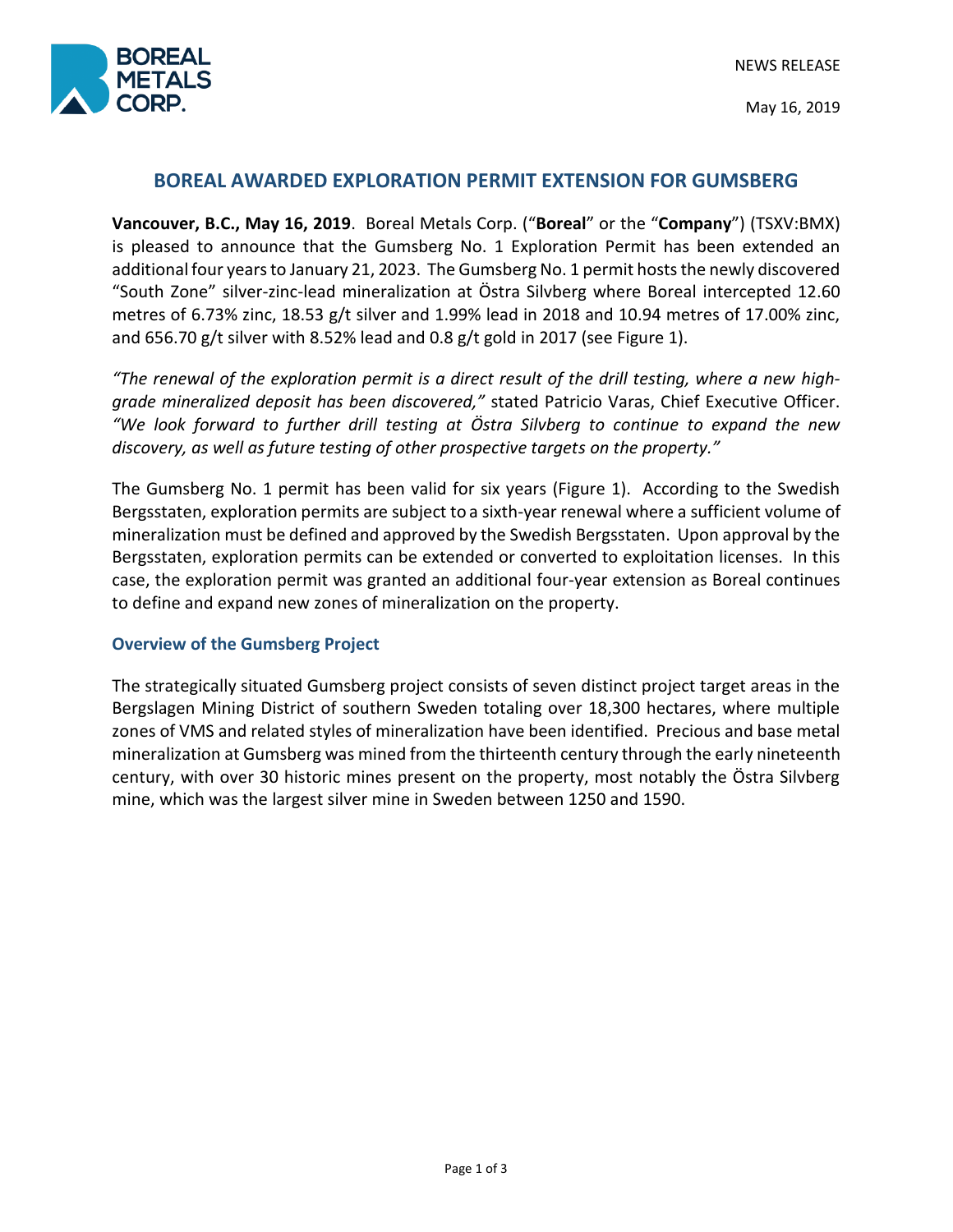

May 16, 2019



**Figure 1. Gumsberg Project**

## **About Boreal Metals Corp.**

Boreal is a mineral exploration company focused on the discovery of zinc, copper, silver, and gold deposits in exceptional, historical mining project areas spanning Sweden and Norway. The Company aims to discover new economic mineral deposits in known mining districts that have seen little or no modern exploration. The Company is led by an experienced management team and technical team, with successful track records in mineral discovery, mining development and financing.

## **Qualified Person**

Daniel MacNeil, P.Geo, a Qualified Person as defined by National Instrument 43-101, has read and approved all technical and scientific information related to the Gumsberg project contained in this news release. Mr. MacNeil is Vice President Exploration for Boreal Metals Corp.